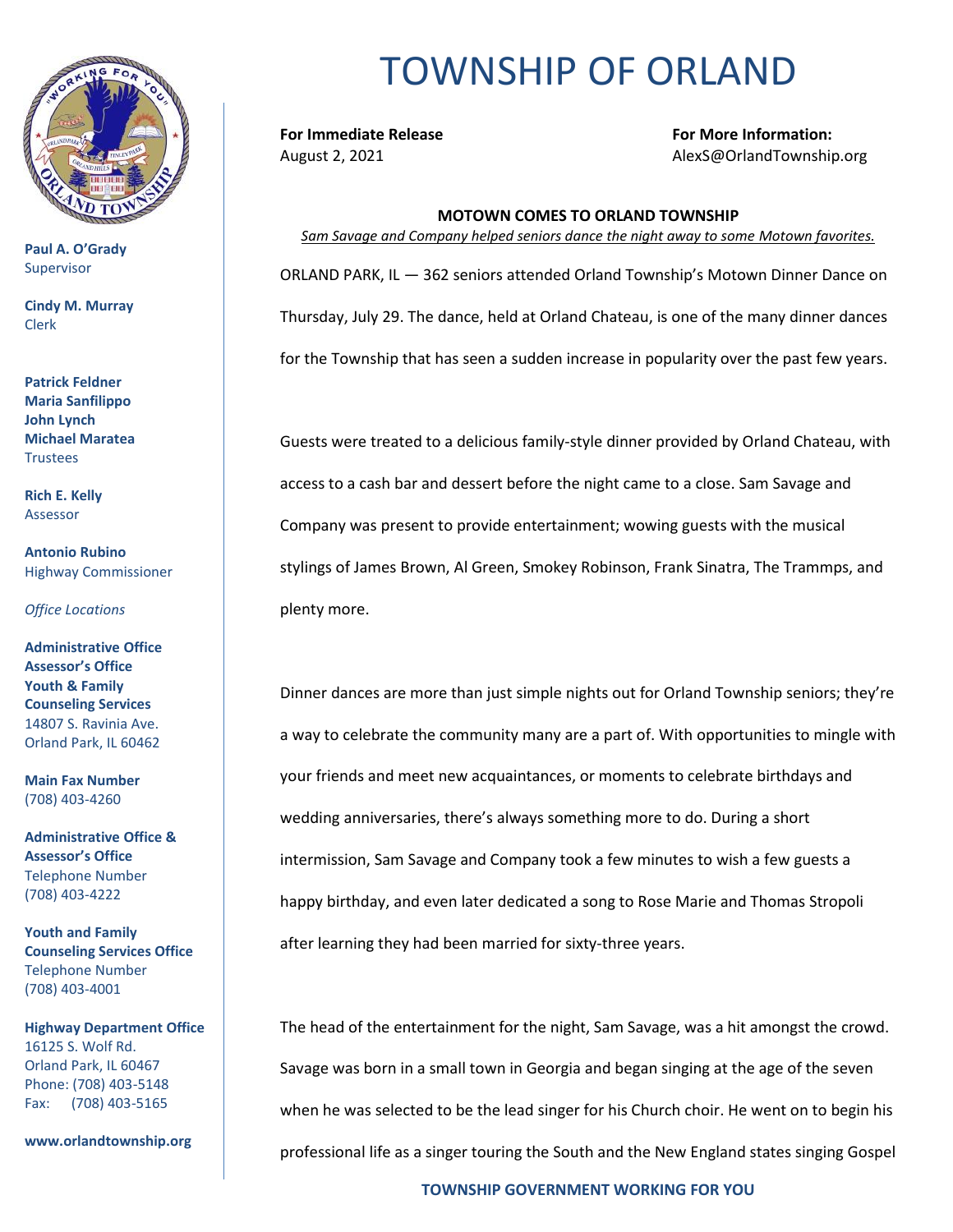Music from 1968-1974. Sam eventually reached such a high level of popularity, that he was able to relocate to Los Angeles to pursue his longtime dream of signing a recording contract with a major label. After many acts abroad, Sam performed in the Chicagoland area and it was love at first sight; so, he decided to settle down and stay.

"I'm glad to see that our community members had such a great time at our Motown Dinner Dance." said Supervisor Paul O'Grady. "Being able to provide these opportunities for our seniors to get out and enjoy themselves is something we always look forward to doing at the Township."

For more information on Orland Township events, including the upcoming 70's Dinner Dance, please call at (708) 403-4222, or visit the website at www.orlandtownship.org.

# # #



*Sam Savage and Company performing at Orland Township's Motown Dinner Dance*

## **TOWNSHIP GOVERNMENT WORKING FOR YOU**